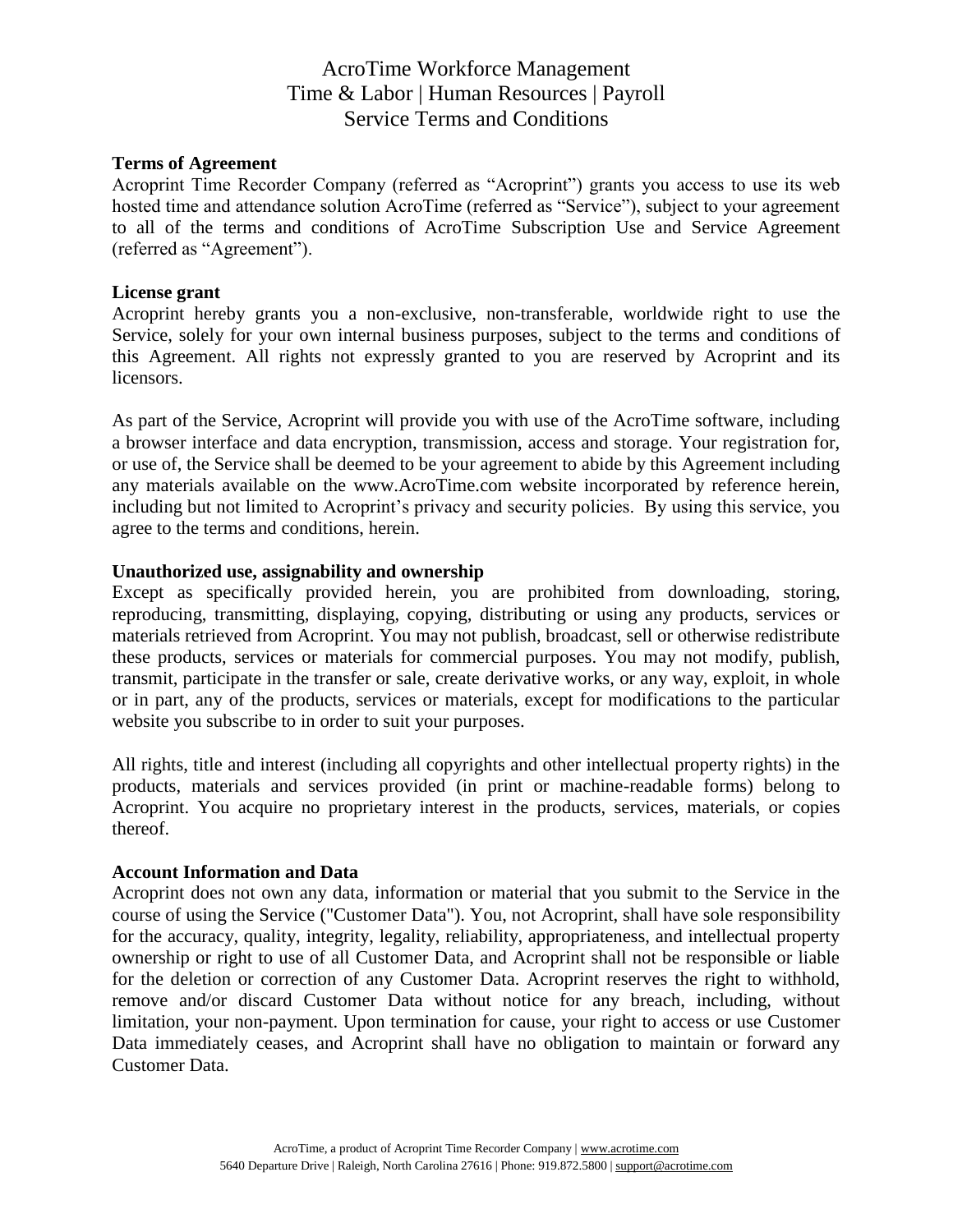### **Charges and Payment of Fees**

Subscriptions to the Service are per active employee (herein "Active Employee") per month usage basis. For the purpose of this agreement, an employee shall be deemed as "Active Employee" during any applicable billing period if: (i) time has been entered for such employee within the licensed software, (ii) records have been included for such an employee for the purpose of processing payroll software by the licensed software, (iii) records have been included for such an employee within an export/import by the licensed software, (iv) such an employee has accessed the licensed software, regardless of the purpose (i.e. running reports, approving timesheets, updating records, accessing third party services, etc.), (v) the account status in the employee setup screen is "Active".

#### **Subscription Fee Schedule**

Payments must be made monthly unless mutually agreed otherwise. All payment obligations are non-cancelable and all amounts paid are nonrefundable. You must provide Acroprint with valid credit card or approved purchase order information as a condition to signing up for the Service.

## **Setup / System Configuration Charge**

Charge includes setup of organization, pay rules and initial training. Software support is provided as part of the standard monthly subscription.

#### **Monthly Fee per Active Employee**

Charge includes unlimited use of the software 24/7/365 and phone/email support during normal business hours. Inactive employees' data is maintained in the system at no additional charge for accurate historical reporting. Pricing for monthly subscription is calculated in accordance to your purchase order.

An authorized Administrator may add employees to your account. Added employees will be subject to the following: (i) added employees may change your fee schedule (either Initial Term or renewal term); (ii) the monthly fees for the added employees will be the then current, generally applicable rates; and (iii) employees added in the middle of a billing month will be charged in full for that billing month. Acroprint reserves the right to modify its fees and charges and to introduce new charges at any time, upon at least 30 days prior notice to you, which notice may be provided by e-mail. All pricing terms are confidential, and you agree not to disclose them to any third party.

#### **Yearly agreement**

Prepaid annual subscriptions terminate one year from the date of the Effective Date. You will receive a renewal notice prior to the end of your annual subscription period.

### **Billing and Renewal**

Acroprint will automatically renew and bill your credit card or issue an invoice to you each month on the last business day of the month, and on the subsequent anniversary or as otherwise mutually agreed upon. Fees for other services and/or items will be charged on an as-quoted basis. Acroprint's fees are exclusive of all taxes, levies, or duties imposed by taxing authorities, and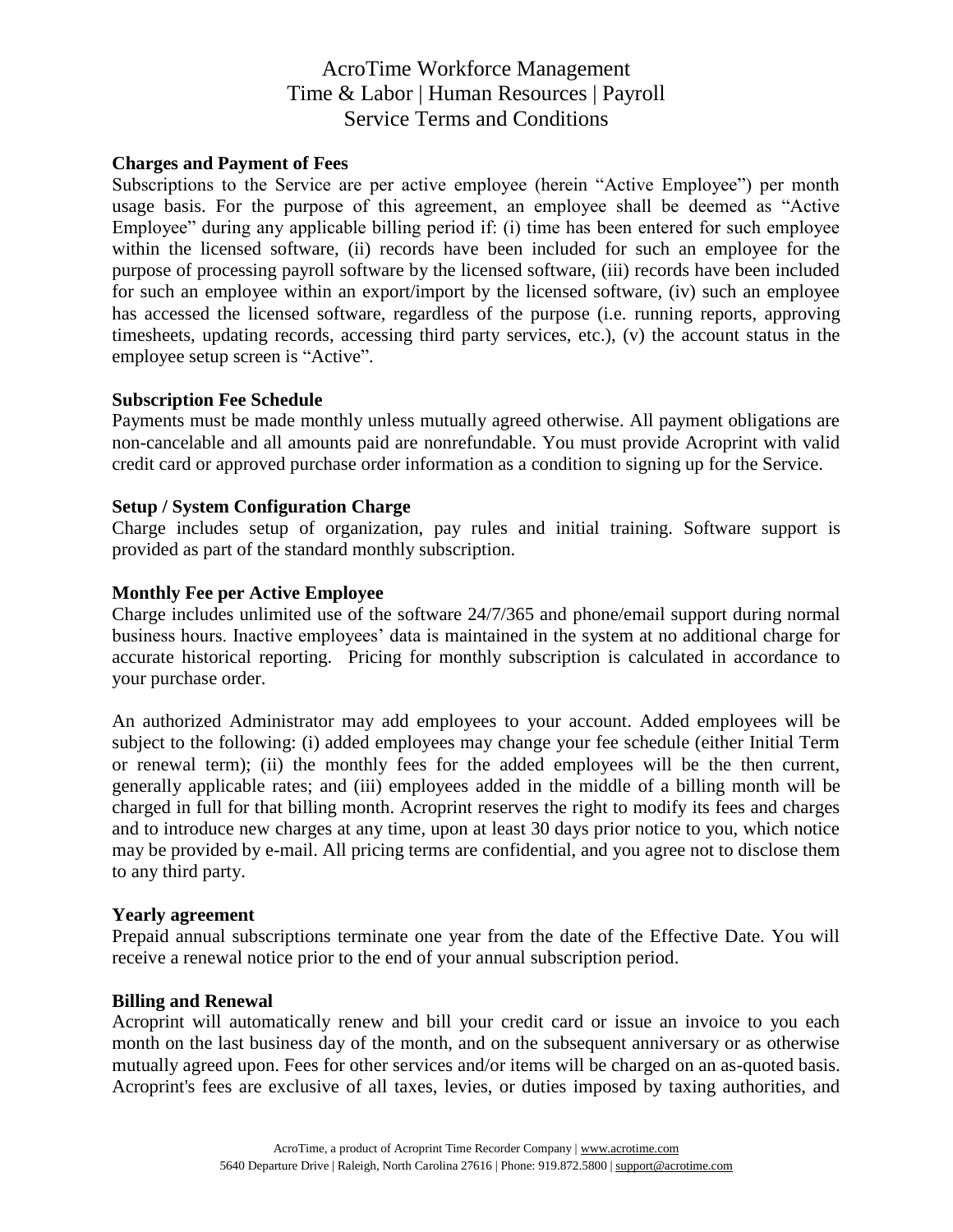you shall be responsible for payment of all such taxes, levies, or duties, excluding only United States (federal or state) taxes based solely on Acroprint's income.

You agree to provide Acroprint with complete and accurate billing and contact information. This information includes your legal company name, street address, e-mail address, and name and telephone number of an authorized billing contact and System Administrator. You agree to update this information within 30 days of any change to it. If the contact information you have provided is false or fraudulent, Acroprint reserves the right to terminate your access to the Service in addition to any other legal remedies.

Unless Acroprint in its discretion determines otherwise: (i) entities with headquarters and a majority of employees resident in the United States will be billed in U.S. dollars and subject to U.S. payment terms and pricing schemes. If you believe your bill is incorrect, you must contact us in writing within 30 days of the invoice date of the invoice containing the amount in question to be eligible to receive an adjustment or credit.

### **Restrictions**

You may not access the Service if you are a direct competitor of Acroprint, except with Acroprint's prior written consent. In addition, you may not access the Service for purposes of monitoring its availability, performance or functionality, or for any other benchmarking or competitive purposes.

Acroprint and its suppliers do not authorize the use of the Service for any purpose other than your company's use, and prohibit to the maximum extent allowable the resale, redistribution, and reverse engineering of the software that you've been granted access to.

## **Termination / Cancellation of Service**

You may terminate a monthly subscription to AcroTime by providing notice to Acroprint in writing or by e-mail. Notice of the intent to terminate must be received at least 10 business days before the last business day of the month of termination. Notice of the intent to terminate received after the aforementioned period will be processed for termination the following month, with actual termination effective the second month following. Set-up fees and yearly subscriptions are not refundable in whole or in part unless technical difficulties arise to the extent that service cannot be established. It is solely the responsibility of the user to inform Acroprint of any and all discontinuation of services and/or the billing of services, including but not limited to, service charges and technical support fees.

If the credit card on which you have requested billing expires, exceeds your maximum limit of credit, or is rejected by the card issuer for any reason, Acroprint will notify you by e-mail, paper invoice or telephone and will attempt to process the transaction within a reasonable period of time. If the charge is rejected by the card issuer again, you will receive notice. You may provide information and authorization to charge another credit card, or speak to customer support about an alternative method of payment.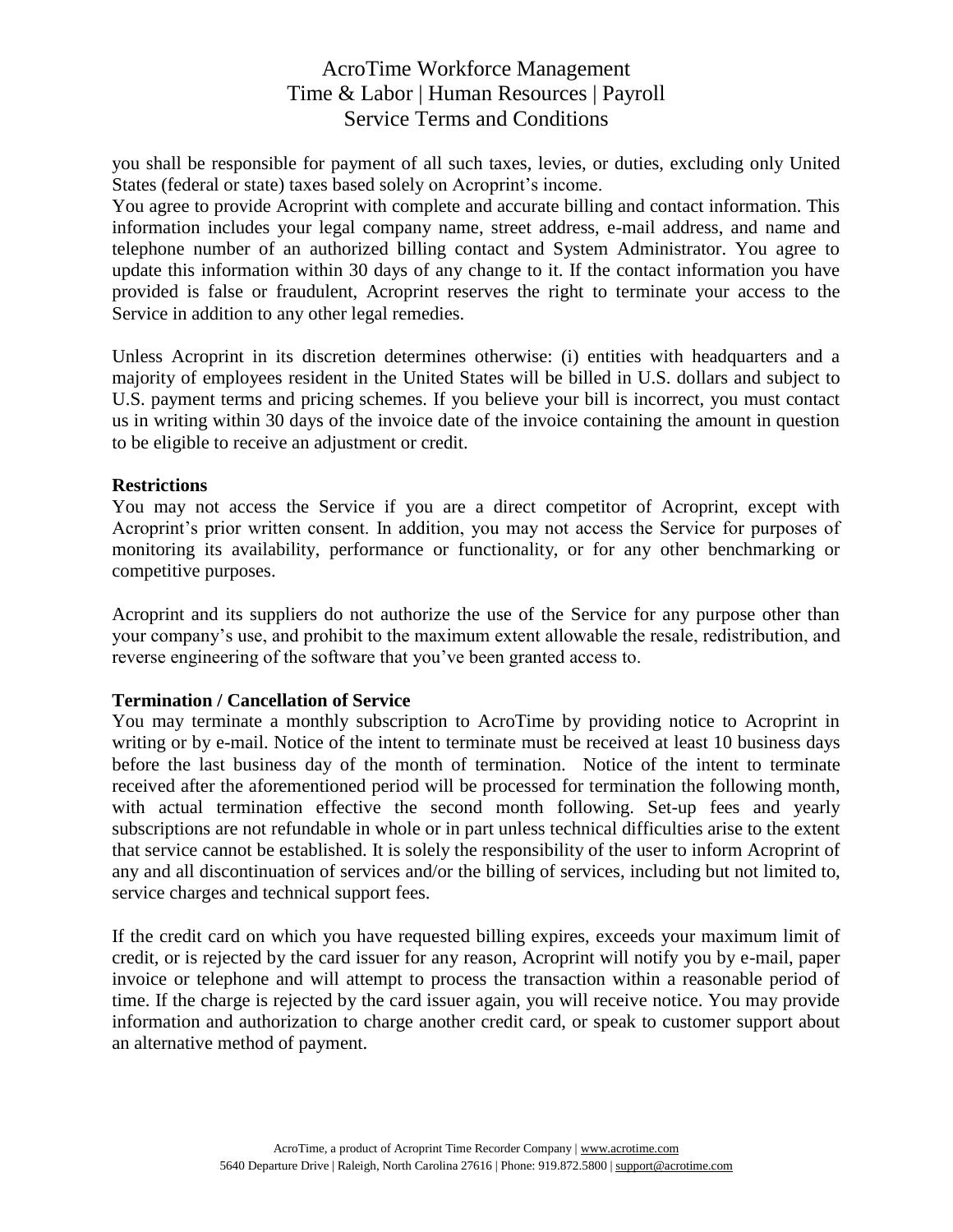Except as otherwise provided herein, all notices and communications hereunder shall be in writing or displayed electronically. Notices shall be deemed to have been properly given on the date deposited in the U.S. mail, if mailed; or on the date first made available, if displayed electronically.

Notices to Acroprint must be sent to:

Acroprint Time Recorder Co. Attn: AcroTime Customer Support 5640 Departure Drive Raleigh, NC, 27616 Telephone: (919) 872-5800 Facsimile: (919) 872-2336 Or by e-mail to: [support@acrotime.com](mailto:support@acrotime.com)

#### **Non-payment and Suspension**

In addition to any other rights granted to the Service herein, Acroprint reserves the right to suspend or terminate this Agreement and your access to the Service if your account becomes delinquent (falls into arrears). Delinquent invoices (accounts in arrears) are subject to interest of 1.0% per month on any outstanding balance, or the maximum permitted by law, whichever is less, plus all expenses of collection. You will continue to be charged for the active employees during any period of suspension. If you or Acroprint initiates termination of this Agreement, you will be obligated to pay the balance due on your account computed in accordance with the Charges and Payment of Fees section above. You agree that Acroprint may charge such unpaid fees to your credit card or otherwise bill you for such unpaid fees.

Acroprint reserves the right to impose a reconnection fee in the event you are suspended and thereafter request access to the Service. You agree and acknowledge that Acroprint has no obligation to retain Customer Data and that such Customer Data may be irretrievably deleted if your account is 30 days or more delinquent.

#### **Termination upon Expiration**

This Agreement commences on the Effective Date. Upon the expiration of the Initial Term, this Agreement will automatically renew for successive renewal terms equal in duration to the Initial Term (or one year, if the Initial Term is greater than one year) at Acroprint's then current fees. Either party may terminate this Agreement effective only upon the expiration of the then current Service Term, by notifying the other party in writing at least five (5) business days prior to the date of the invoice for the following term. In the case of free trials, notifications provided through the Service indicating the remaining number of days in the free trial shall constitute notice of termination. You agree and acknowledge that Acroprint has no obligation to retain the Customer Data, and may delete such Customer Data, more than 30 days after termination.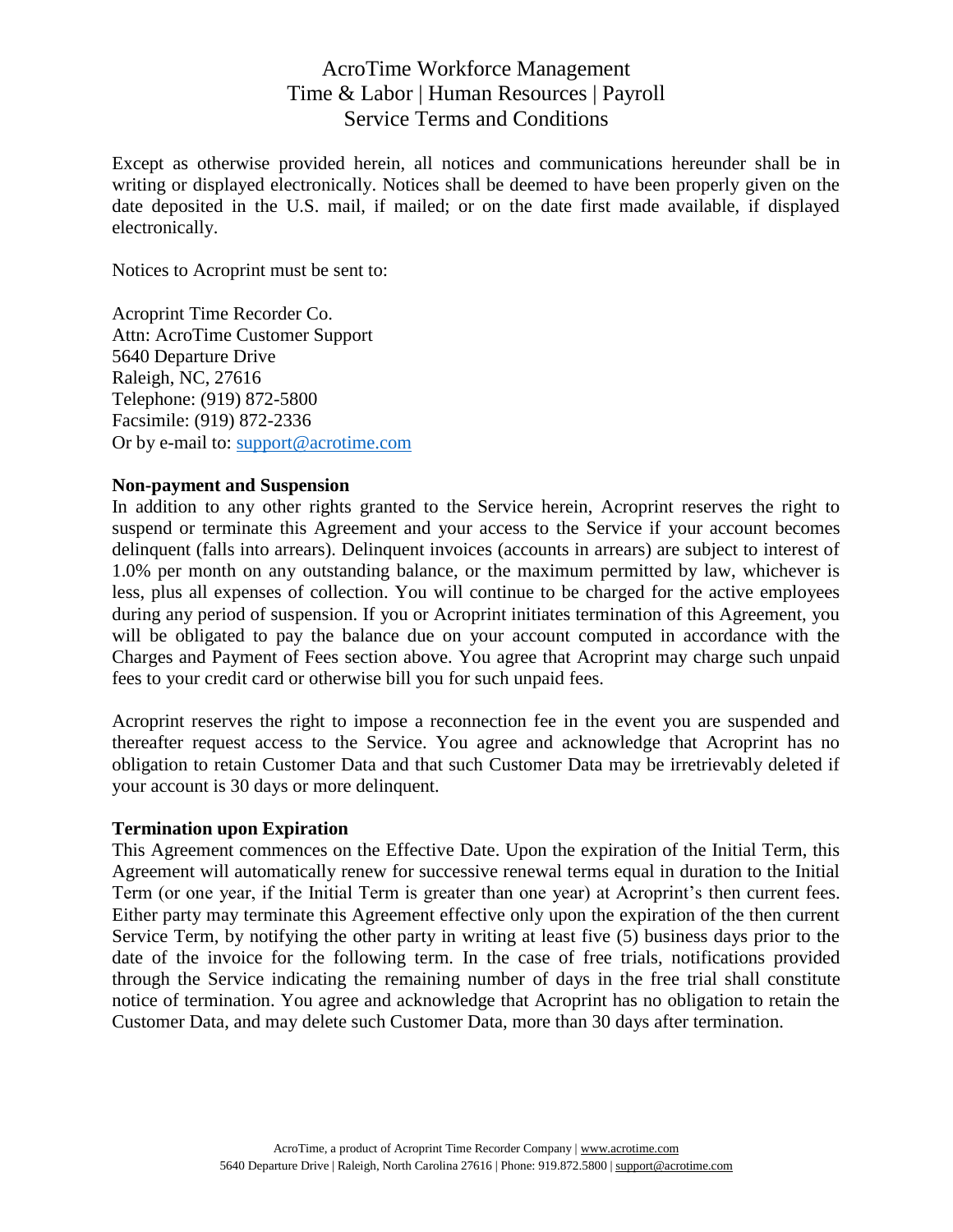### **Termination for Cause**

Any breach of your payment obligations or unauthorized use of the AcroTime Technology or Service will be deemed a material breach of this Agreement. Acroprint, in its sole discretion, may terminate your password, account or use of the Service if you breach or otherwise fail to comply with this Agreement. In addition, Acroprint may terminate a free account at any time in its sole discretion. You agree and acknowledge that Acroprint has no obligation to retain the Customer Data, and may delete such Customer Data, if you have materially breached this Agreement, including but not limited to failure to pay outstanding fees, and such breach has not been cured within 30 days of notice of such breach.

#### **Representations and Warranties**

Each party represents and warrants that it has the legal power and authority to enter into this Agreement. Acroprint represents and warrants that it will provide the Service in a manner consistent with general industry standards reasonably applicable to the provision thereof and that the Service will perform substantially in accordance with the online AcroTime documentation under normal use and circumstances. You represent and warrant that you have not falsely identified yourself nor provided any false information to gain access to the Service and that your billing information is correct.

#### **Internet delays**

The Service may be subject to limitations, delays and other problems inherent in the use of the Internet and electronic communications. Acroprint is not responsible for any delays, delivery failures or other losses resulting from such problems.

#### **Limited warranty**

The products, services and materials provided by Acroprint are provided "as is" and without warranties of any kind, either express or implied. Acroprint disclaims all warranties, including but not limited to, implied warranties of merchantability and fitness for a particular purpose.

#### **Limitation of liability**

In no event shall Acroprint be liable for any costs or direct, indirect, special, incidental or consequential damages arising out of or in connection with the use of, or the inability to use the materials and services. In no event shall Acroprint's total liability to you for all damages, losses, and causes of action (whether in contract, tort (including negligence) or otherwise) exceed the amount paid by you for subscription.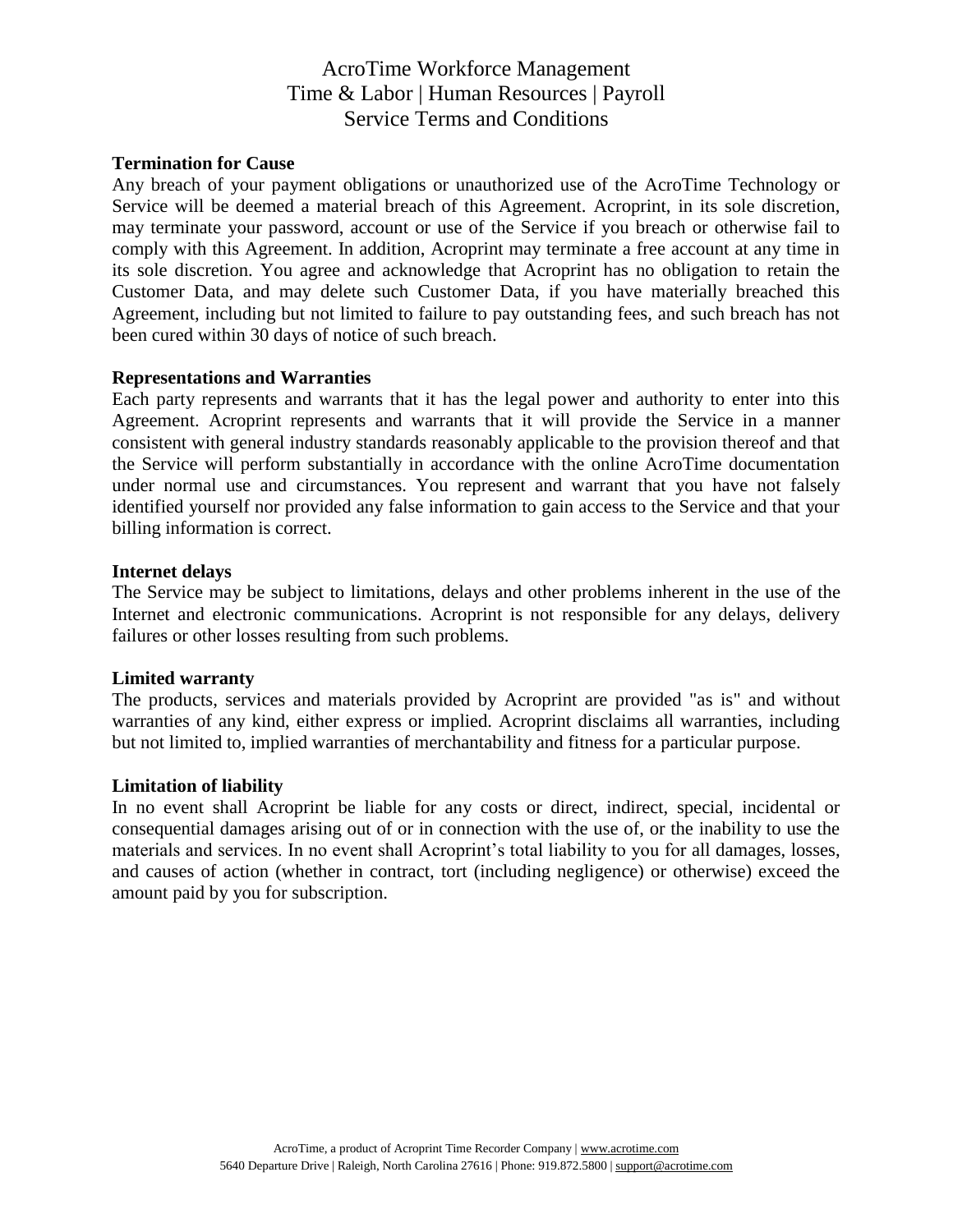### **Terms of Use Modifications**

Acroprint may revise these terms of use for its services at any time without notice. By receiving this document, you are agreeing to be bound by the then current version of these Terms and Conditions of Use.

#### **Miscellaneous**

The failure of Acroprint to enforce any provision hereof shall not constitute or be construed as a waiver of such provision or the right to enforce it at a later time. The subscribing organization or individual may not assign its rights or delegate its duties under this agreement to access the materials and services without the prior written consent of Acroprint. This agreement shall be governed by the laws of the State of North Carolina. In the event that an action at law or in equity should arise, you hereby consent and agree that such action may be filed only in the state and federal courts located in the Wake County, in the State of North Carolina, and you hereby consent to personal jurisdiction of such courts for the purposes of adjudicating any such action. If any provision (or portion thereof) of these terms and conditions shall be held by a court of competent jurisdiction to be invalid, void, or otherwise unenforceable, the remaining provision shall remain enforceable to the fullest extent permitted by law. Furthermore, to the fullest extent possible, the provisions of this agreement (including, without limitation, each portion of these terms and conditions containing any provision held to be invalid, void, or otherwise unenforceable that is not itself invalid, void, or unenforceable) shall be construed so as to give effect to the intent manifested by the provision held invalid, void, or unenforceable. The foregoing terms shall survive any termination of your right to access to the services, products and materials.

### **Definitions**

As used in this Agreement and in any Order Forms now or hereafter associated herewith:

"Customer Data" means any data, information or material provided or submitted by you to the Service in the course of using the Service; "Effective Date" means the earlier of either the date this Agreement is accepted by selecting the "I Accept" option presented on the screen after this Agreement is displayed or the date you begin using the Service; "Initial Term" means the contract term, beginning on the contract start date and ending on the contract end date, specified on the applicable Order Form; "Intellectual Property Rights" means unpatented inventions, patent applications, patents, design rights, copyrights, trademarks, service marks, trade names, domain name rights, mask work rights, know-how and other trade secret rights, and all other intellectual property rights, derivatives thereof, and forms of protection of a similar nature anywhere in the world; "Administrator(s)" means those employees designated by you who are authorized to create employee accounts and otherwise administer your use of the Service; "Term(s)" means the period(s) during which a specified number of Employees are licensed to use the Service pursuant to the Order Form(s); "Order Form(s)" means the form evidencing the initial subscription for the Service and any subsequent order forms submitted online or in written form, specifying, among other things, the number of employees and other services contracted for, the applicable fees, the billing period, and other charges as agreed to between the parties, each such Order Form to be incorporated into and to become a part of this Agreement (in the